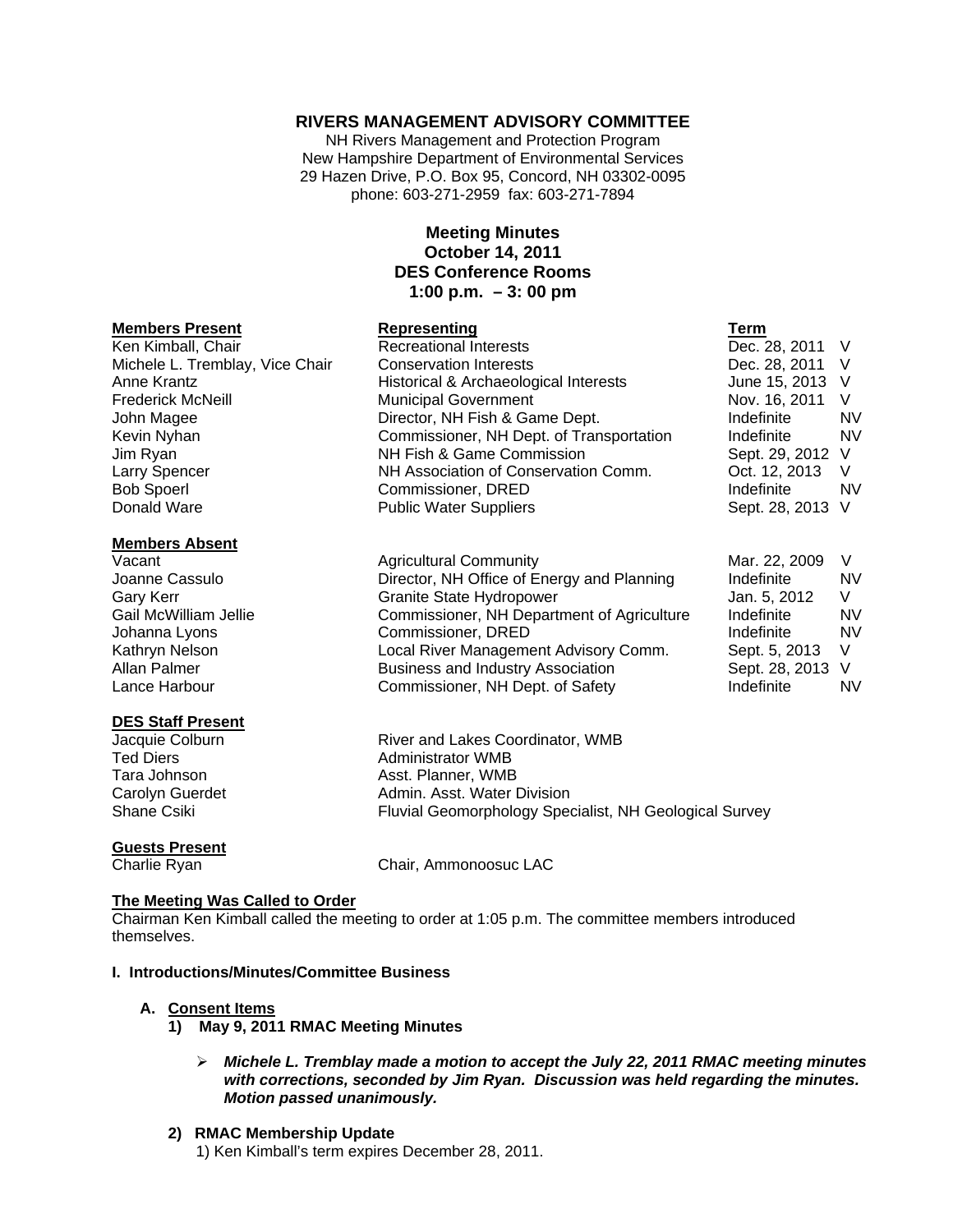- 2) Michele Tremblay's term expires December 28, 2011.
- 3) Roger Noonan has been nominated to represent the Agricultural Community. Chairman Kimball will call him to introduce him to the committee.

Jacquie introduced Tara Johnson as the new part-time assistant planner for the RMPP and LMPP.

## **II. Update Regarding RMPP Activities**

## **A.) Staff time demands/resources**

The RMAC and LMAC Chairs and Vice Chairs met and noted a lot of time was spent conserving these two programs and the committees. How much time will Jacquie and Tara be available for the committees in the next 4 – 6 months and the future? Jacquie and Tara have currently been working to populate the LACs and have spent quite a bit of time with the Lamprey River LAC.

Due to Tropical Storm Irene and the rivers affected, Jacquie is now heading a group of state and federal agencies. The goal is to better coordinate multi-agency response activities and to develop a computer-based communication system for the agencies in an effort to provide improved guidance to the public and municipalities. The four state agencies that have been called on the most to respond to Tropical Storm Irene include DES, DOT, OEM and DRED. Other agencies and organizations that should be at the table for longterm issues include Fish & Game, OEP, ACoE, WMNF, NRCS, FEMA, and Trout Unlimited. Where do we go from here to build the response team and plan for the future? Jacquie noted that right now we are in the immediate response phase, but will build long-term mitigation and restoration teams using other agencies like Fish and Game in the future. Administering this effort will cut into Jacquie and Tara's time. Jacquie estimated that administering this new group may require as much as 75% of her time, at least for the next few months.

### Ted Diers noted:

1) This has a benefit to the Rivers Program - there is a serious public safety/health component to the work being done. Having saved the Rivers Coordinator position will be evident and may help us preserve the position in the future.

2) The department is aware that there is now less time to do the work of the Rivers Program. Ted will be working to attract other resources to help pay for more of the program and delegating duties, if possible. Steve Couture may be able to assist with LACs on the coast.

The RMAC expressed major concerns about this diversion of staff time after the committee chairs invested significant time and effort with the Legislature to preserve some funding for these positions:

- lack of consistency if workload spread out amongst agencies
- more difficult to make the argument that things aren't going well, if staff diverted off to other tasks
- when taking back the programs it may be adversarial to those it was parceled out to
- additional needs when new rivers nominated
- overlap as to the matrix
- public or volunteers asking for DES services and not getting them may garner negative public feedback; may be more difficult to convince volunteers to put time into or defend a semi-functional program
- **water quality monitoring needed but not there**
- **RMAC** and LACs could become non-functional as we move from crisis to crisis management
- **If** lack of time to keep the website updated
- after laying out a template for RMAC to work it will be non-functional if minimal DES River staff is available to work on it

Ken noted that the challenge for the RMAC will be maintaining rivers vs. maintaining river programs. It was suggested that DES needs to see how to make both pieces functional. Michele said that once the LACs are up and running, they will not need as much of our attention.

### **B) SOP 801: Permit Notifications**

Need a sub-committee formed as we are committed to a full one-day workshop along with the National Park Service in January for the LACs. The workshop will focus on discussions regarding review processes and responses to applications and other topics.